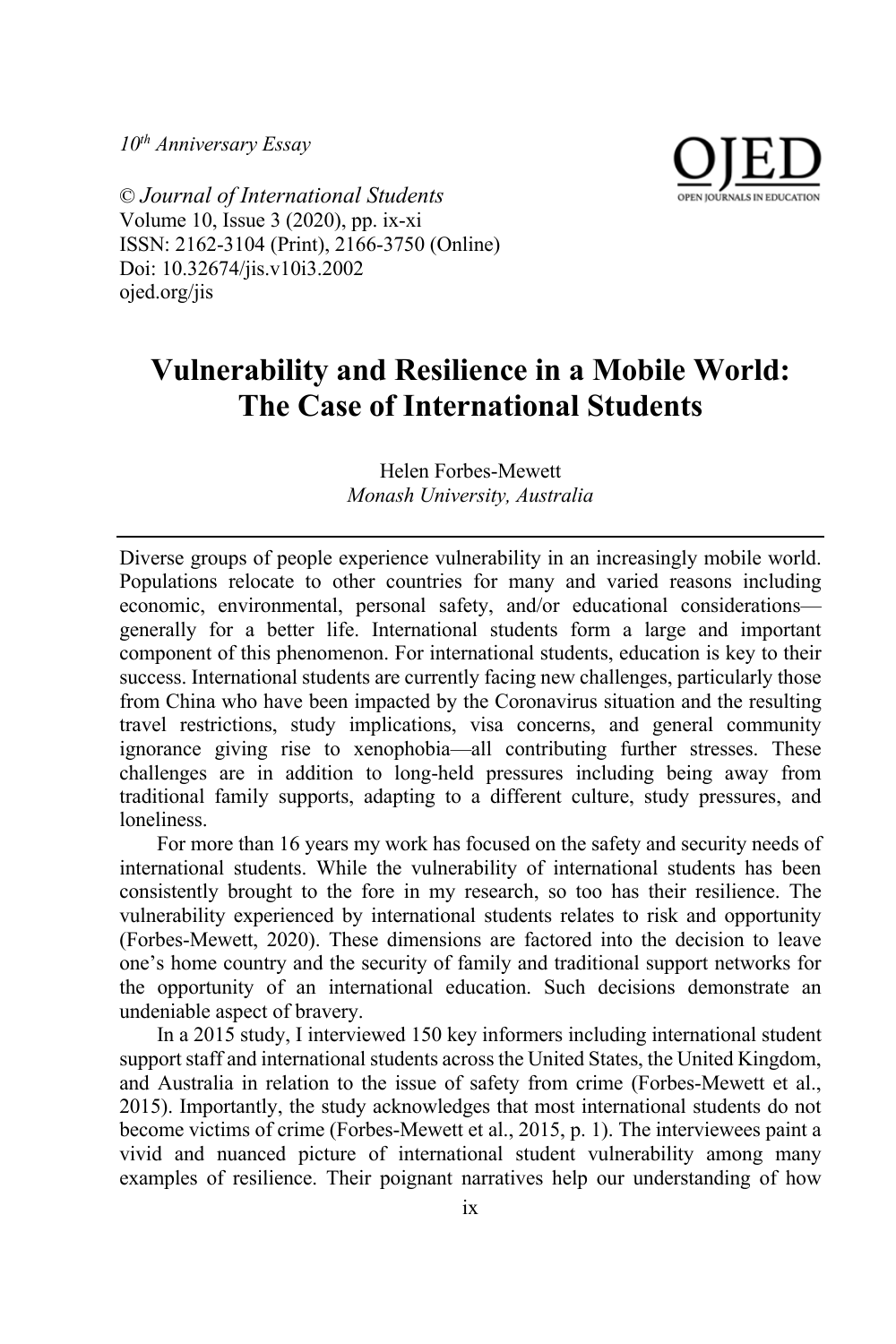challenges are overcome and why international education is a crucial part of the contemporary mobile world.

More recent work explored international students' vulnerability in relation to food security, housing, and campus security in Australia, the United States, and the United Kingdom (Forbes-Mewett, 2019b). Once again, it was shown the difficulties international students face and how they navigate and develop coping mechanisms present examples of great resilience. In relation to food security, the 2019 study presented a case of a student who communicated regularly with her mother at meal times via mobile phone text message to ask and receive cooking instructions. For this student who had no experience in preparing her own meals, not only did the strategy provide cooking instruction and ways to enjoy culturally appropriate food, but it also ensured comforting communication with a close family member at mealtime.

The above dimensions, among others, continue to contribute to international student vulnerability and at the same time present challenges to be faced and overcome—in many cases they are. Of recent times, the long existing issue of the psychological well-being/mental health of international students is gaining traction (Forbes-Mewett, 2019a). This attention is long overdue and crucial for helping international students manage their mental health to enable the successful completion of their studies. The mental health of Singaporean students was explored to find that this group, over a period of time, shifted from perceiving mental health issues as a taboo subject to a level of acceptance that they are a part of everyday life for many people (Gan & Forbes-Mewett, 2019). Further, the practice of seeking help was found to be desirable, notwithstanding acknowledgment that the help offered seemed to mismatch what was expected (Gan & Forbes-Mewett, 2019). This work was extended to show that intercultural adjustment tends to be a stressful process for international students, and as a consequence, it was contributing to a higher risk of vulnerable mental and emotional states (Gan & Forbes-Mewett, 2020).

In summary, the vulnerability of international students is a topic of ongoing concern with many and varied contributing factors such as outlined above. However, the resilience of international students in the face of such vulnerability is to be applauded. Given nations benefit so greatly from international education, we all must take responsibility to address the vulnerability of international students and ensure that they are well-supported in their educational pursuits and desires for a better life. To this end, my work relating to international students continues unabated.

## **REFERENCES**

- Forbes-Mewett, H. (2019a). *Mental health and international students: issues, challenges and effective practice*. International Education Association of Australia. Retrieved from www.ieaa.org.au.
- Forbes-Mewett, H. (2019b). *The new security: Individual, community and cultural experiences.* Palgrave Macmillan.
- Forbes-Mewett, H. (Ed.). (2020). *Vulnerability in a mobile world.* Emerald Publishing.
- Forbes-Mewett, H., McCulloch, J., & Nyland, C. (2015). *International students and crime.* Palgrave Macmillan.